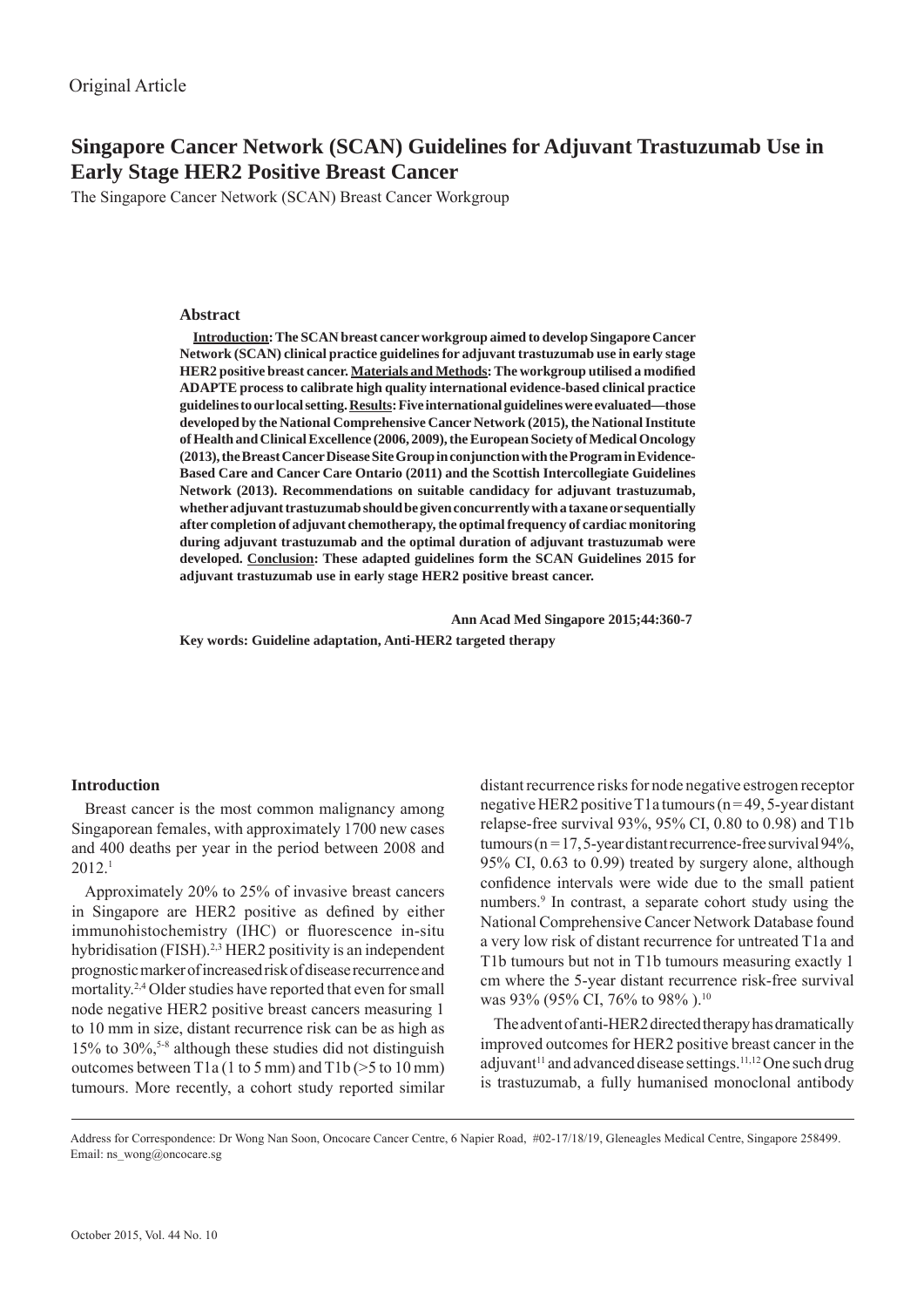which targets the extracellular domain of HER2.

Individual trials<sup>13-17</sup> and meta-analyses<sup>18,19</sup> have demonstrated that the addition of adjuvant trastuzumab to a variety of chemotherapy regimens reduces the risk of disease recurrence by 40% and the risk of mortality by one-third. A single outlier is a relatively small study involving sequential rather than concurrent trastuzumab which demonstrated a 14% reduction in the risk of disease recurrence that did not reach statistical significance.<sup>20</sup>

Although trastuzumab has such strong efficacy data, trastuzumab is associated with an increased risk of asymptomatic decline in cardiac ejection fraction as well as overt congestive cardiac failure.13,21,22 In particular, concurrent trastuzumab with a taxane immediately following adjuvant anthracycline-based regimens is associated with a 3% to 4% risk of congestive cardiac failure.<sup>14, 21, 22</sup> Hence, risks may outweigh benefits in a subset of patients with low risk node negative HER2 positive breast cancers. This has led to significant practice variation in the threshold for inclusion of patients for adjuvant trastuzumab.

Data from a single randomised trial comparing 4 cycles of doxorubicin cyclophosphamide followed by 3 months of paclitaxel with concurrent trastuzumab against a sequential approach in which trastuzumab is administered after completion of the same adjuvant chemotherapy suggests superiority for the concurrent approach.<sup>23</sup> However, a number of international guidelines have advocated the use of sequential trastuzumab after completion of all adjuvant chemotherapy rather than concurrent trastuzumab with a taxane as described above.

A third area in need of consensus is the frequency of cardiac monitoring during trastuzumab therapy, for which local institutional guidelines are lacking.

# **The SCAN Guidelines for Adjuvant Trastuzumab Use in Early Stage HER2 Positive Breast Cancer**

The SCAN Guidelines are clinical practice guidelines for adjuvant trastuzumab use in early stage HER2 positive breast cancer.

These first edition guidelines are intended to serve as treatment recommendations by members of this working group reflecting their views on current existing international guidelines for the management of early stage HER2 positive breast cancer. While it hopes to harmonise the management of this disease, it is not intended to serve as the standard of care or to replace good clinical judgment and the individualisation of treatments.

### **Target Users of the Guidelines**

The guidelines will be of interest to oncologists, oncology

nurse specialists, pharmacists, allied health workers and general practitioners involved in the management of women with breast cancer

### **Guideline Recommendations/Development**

The SCAN breast cancer workgroup comprises a panel of 11 medical oncologists and 1 oncology pharmacist, all of whom have subspecialty interest in breast cancer management. Membership of the workgroup was by invitation. The workgroup elected its own chairperson and decided on its own scope. Guideline selection was conducted through workgroup consensus. Potential conflicts of interest were declared by the International Committee of Medical Journal Editors (ICJME) guidelines. Secretarial support for the overall guideline development effort was provided by Annals, Academy of Medicine Singapore. No other financial support was obtained. Guideline searching was conducted by the authors. Guideline searching was conducted by a Pubmed search using the following keywords: breast cancer, adjuvant therapy, trastuzumab, pertuzumab, management guidelines. The group met once in person, and completed guideline development through email communication.

The ADAPTE framework<sup>24</sup> was used as a pragmatic structure and guidance for calibration of international high quality guidelines to the Singapore context. The framework involves 3 phases: set-up, adaptation and finalisation. During the set-up phase, available resources were considered. During the adaptation phase, high quality guidelines were selected for evaluation and structured approaches developed for guideline evaluation and selection. This involved the extraction of data on source guideline development, the setting up of mechanisms for selecting recommendations and also recognising possible dissent amongst panel members. Calibration of guidelines to the local context based on available Singapore data was encouraged. The finalisation phase involved writing, external review, stakeholder feedback, and the setting up of a mechanism for regular updating. For each individual recommendation, agreement was established by a simple majority for established international recommendations and by a two-third majority for independent local recommendations. Dissenting workgroup members were invited to include comments for each recommendation. International measures of costeffectiveness for each recommendation were obtained where available but not used to inform the recommendations.

These guidelines set out to answer the following questions pertaining to adjuvant trastuzumab use in early stage HER2 positive breast cancer (Table 1):

- 1. Which HER2 positive early breast cancer patients are candidates for adjuvant trastuzumab?
- 2. Should adjuvant trastuzumab be given concurrently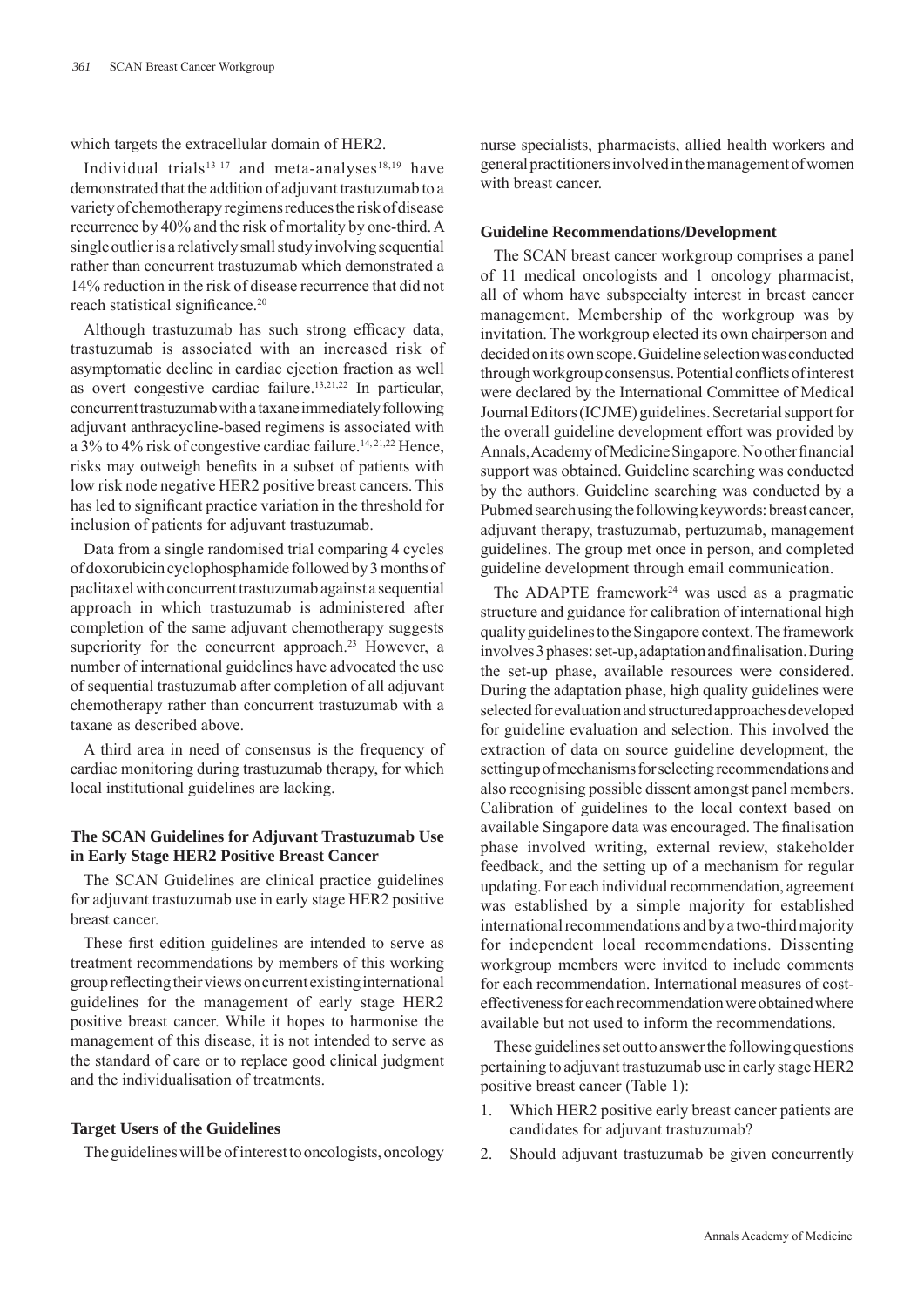with a taxane or sequentially after completion of adjuvant chemotherapy?

- 3. What is the frequency of cardiac monitoring during adjuvant trastuzumab?
- 4. What is the optimal duration of adjuvant trastuzumab?

Five international guidelines were selected for review (Supplementary Table 1):

- "NCCN Clinical Practice Guidelines in Oncology Breast Cancer" (version 2.2015) by the National Comprehensive Cancer Network (NCCN, USA)25
- "Early and Locally Advanced Breast Cancer: Diagnosis and Treatment (CG80)", 2009 and "Trastuzumab as Adjuvant Treatment for Early Stage HER2 Positive Breast Cancer" (NICE Technology Appraisal Guidance 107), 2006 by the National Institute of Health and Clinical Excellence (NICE)<sup>26,27</sup>
- "Breast Cancer: ESMO Clinical Practice Guidelines for Diagnosis, Treatment and Follow-up" by the European Society for Medical Oncology (ESMO), 201328
- "The Role of Trastuzumab in Adjuvant and Neoadjuvant Therapy in Women with HER2 Overexpressing Breast Cancer Evidence Based Series 1-24 Version 2" by the Breast Cancer Disease Site Group (DSG), Program in Evidence-Based Care (PEBC) and Cancer Care Ontario  $(CCO)$ , 2011. In Review<sup>29</sup>
- "Treatment of Primary Breast Cancer (SIGN134)" by the Scottish Intercollegiate Guidelines Network (SIGN), 201330

These guidelines will be reviewed or updated every 2 years. If there are significant new developments that impact the management of early stage HER2 positive breast cancer, it will be reviewed earlier.

# **1. Which HER2 Positive Early Breast Cancer Patients are Candidates for Adjuvant Trastuzumab?**

# *Systematic Recommendations*

The SCAN workgroup voted 9 to 3 in support of the adoption of the ESMO guidelines (Supplementary Table 1) for the inclusion of patients for adjuvant trastuzumab.

Under these guidelines, adjuvant trastuzumab can be considered for node negative HER2 positive breast cancers under 1 cm, especially if the patient is unresponsive to hormonal therapy as defined by lack of expression of oestrogen and progesterone receptors. For HER2 positive tumours larger than 1 cm or with lymph node involvement, adjuvant trastuzumab is recommended.

While distant recurrence risk is significant for patients with small node negative HER2 positive early breast cancers, there is little or conflicting data $9,10$  to suggest a clear demarcation of risk between tumours which are T<sub>1</sub>a (1 to 5 mm) versus T<sub>1</sub>b ( $>$ 5 and up to 10 mm). As such, the workgroup members who are in favour of the ESMO guidelines indicate that ESMO guidelines offer higher flexibility in daily practice compared to the NCCN guidelines in this regard.

Support for the ESMO guidelines was not unanimous. One workgroup member expressed that although several retrospective studies have suggested a higher risk of relapse when HER2 is overexpressed, there is no Level I evidence supporting the administration of trastuzumab-based postoperative chemotherapy in small under 1 cm HER2 positive tumours, and preferred the more conservative NICE guidelines<sup>26, 27</sup> with regards to recommending trastuzumab and chemotherapy to this group of patients. A separate workgroup member supported the NCCN guidelines as it is more specific in its recommendation for T1a versus T1b node negative tumours.

Table 1. Singapore Cancer Network (SCAN) Guidelines for Adjuvant Trastuzumab Use in Early Stage HER2 Positive Breast Cancer

|                                                                                                                                  | <b>Guideline Recommendations</b>                                                                                                                                                    |
|----------------------------------------------------------------------------------------------------------------------------------|-------------------------------------------------------------------------------------------------------------------------------------------------------------------------------------|
| Which HER2 positive early breast cancer<br>patients are candidates for adjuvant<br>trastuzumab?                                  | ESMO Guidelines: Can be considered for node negative tumours less than 1 cm especially if ER and PR<br>negative; recommended for tumours larger than 1 cm or node positive tumours. |
| Should adjuvant trastuzumab be given<br>concurrently with a taxane or sequentially<br>after completion of adjuvant chemotherapy? | Adjuvant trastuzumab should be given concurrently.                                                                                                                                  |
| What is the frequency of cardiac monitoring<br>during adjuvant trastuzumab?                                                      | ESMO Guidelines: Frequency of cardiac monitoring should be 3-monthly.                                                                                                               |
| What is the optimal duration of adjuvant<br>trastuzumab?                                                                         | Until data from other studies comparing a shorter duration versus 1 year of adjuvant trastuzumab<br>become available, the standard duration for adjuvant trastuzumab is 1 year.     |

ESMO: European Society for Medical Oncology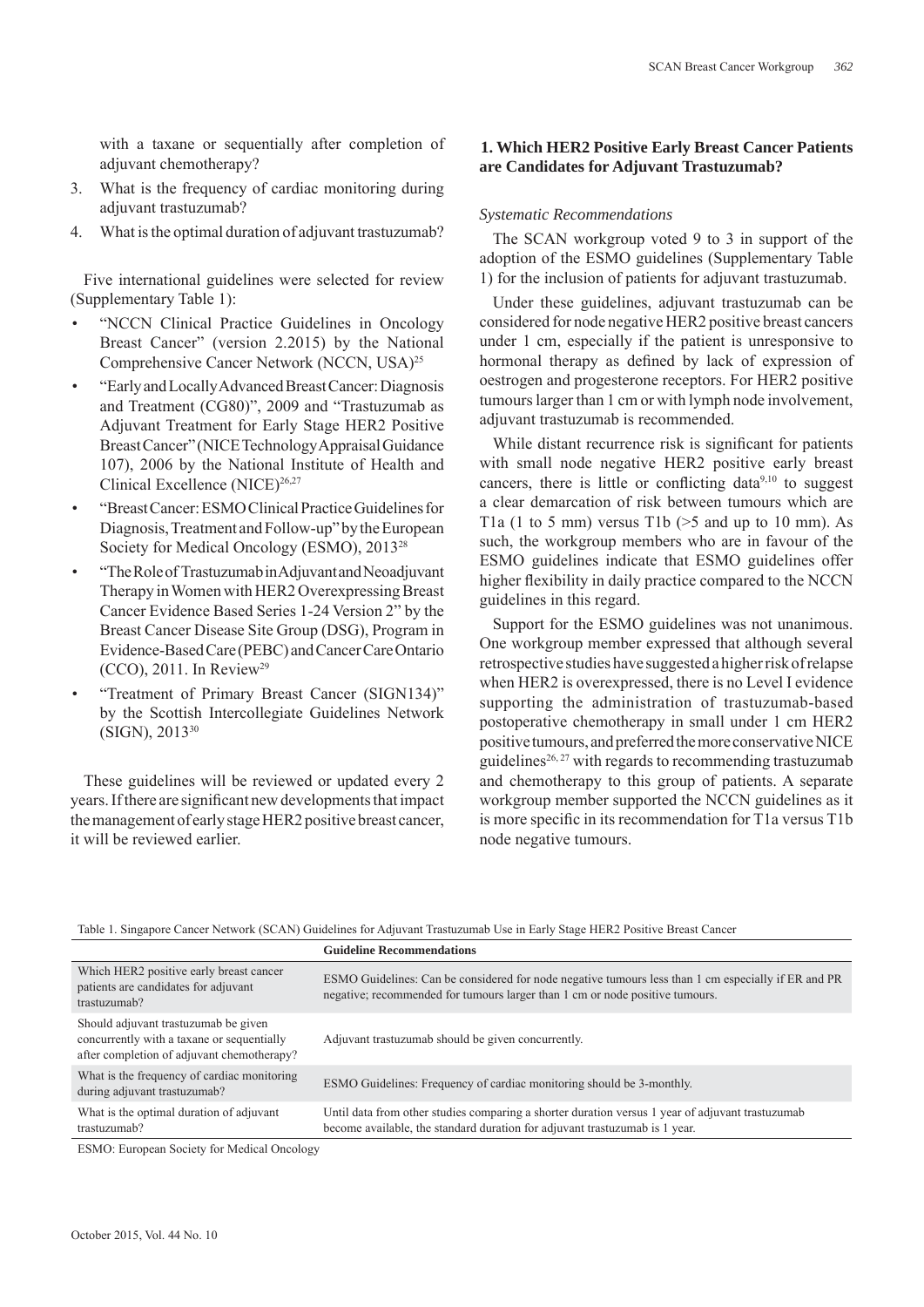The workgroup notes that under the latest NCCN Clinical Practice Guidelines in Oncology Breast Cancer version 2.2015, adjuvant chemotherapy and trastuzumab can be considered for patients with T1a tumours, and as such, there is now less distinction between the ESMO and NCCN recommendations with regard to T1a and T1b HER2 positive breast cancers.

The SCAN breast cancer workgroup acknowledges that there is no local efficacy data on adjuvant trastuzumab in early breast cancer.

In reviewing the risk benefits, the workgroup considered the pooled analysis of adjuvant trastuzumab which shows a relative reduction in the risk of distant disease recurrence by 40% and a relative reduction in the risk of death by 30%.13-19

The main toxicity of concern associated with adjuvant trastuzumab is New York Heart Association (NYHA) class III or IV congestive cardiac failure, the incidence of which varies according to the choice of chemotherapy backbone used. With a non-anthracycline containing adjuvant regimen, this risk is approximately  $0.5\%$ <sup>15,31</sup> but increases to 3% to 4% with a regimen comprising an anthracycline followed by concurrent trastuzumab and taxane.<sup>21,22</sup>

Local data for trastuzumab-induced cardiotoxicity has been presented in which the overall rate of symptomatic decline in left ventricular ejection fraction is 9%. However, the rate of NYHA class III or IV congestive cardiac failure attributable to trastuzumab, independent of cardiac events caused by anthracyclines prior to the use of trastuzumab is not described and the paper has only been presented in abstract form <sup>32</sup>

# **2. Should Adjuvant Trastuzumab be Given Concurrently with a Taxane or Sequentially after Completion of Adjuvant Chemotherapy?**

#### *Systematic Recommendations*

The workgroup was also unanimous in its recommendation to use trastuzumab in a concurrent fashion during taxanebased chemotherapy rather than sequentially only after completion of all adjuvant chemotherapy, based on direct randomised evidence from one trial<sup>23</sup> and indirect evidence from 2 studies.<sup>13,20</sup>

# **3. What is the Frequency of Cardiac Monitoring during Adjuvant Trastuzumab?**

#### *Systematic Recommendations*

There is no data comparing various intervals for cardiac monitoring and the workgroup members unanimously adopted the 3 monthly interval recommended by ESMO for simplicity.

# **4. What is the Optimal Duration of Adjuvant Trastuzumab?**

Two years versus 1 year of adjuvant trastuzumab does not confer any advantage,<sup>33</sup> while 6 months of adjuvant trastuzumab failed to show non-inferiority compared to 1 year.34 Until data from other studies comparing a shorter duration versus 1 year of adjuvant trastuzumab become available, the standard duration for adjuvant trastuzumab is 1 year.

### **Cost-Effectiveness Analyses**

The cost-effectiveness of adjuvant trastuzumab is approximately USD \$27,790 per additional quality adjusted life years (QALY) gained for the 3-weekly regimen based on estimates from the NICE evidence review group.27 Other scenarios modelled on this estimate by the same group gave incremental costs per QALY gained ranging from USD \$24,700 to USD \$50,950.

A study based on local societal costs and benefits found that average cost per QALY was USD \$19,175 (median: USD \$18,994) in 2005.<sup>35</sup>

#### **Unsystematic Recommendations**

There are no unsystematic recommendations.

Pertuzumab is a monoclonal antibody which binds to the dimerisation domain of HER2. When combined with trastuzumab and a taxane-based chemotherapy, the addition of pertuzumab has been shown to increase pathological complete response rate in the neoadjuvant setting<sup>36</sup> and improve overall survival in the metastatic setting<sup>37</sup> for HER2 positive breast cancer.

Given the above data, the latest NCCN Clinical Practice Guidelines in Oncology Breast Cancer version 2.2015 considers it reasonable to incorporate pertuzumab concurrently with trastuzumab and a taxane into the adjuvant therapy for patients with  $\geq$ T2 or  $\geq$ N1 HER2 positive breast cancer who did not receive prior neoadjuvant pertuzumab.25 Given the absence of direct evidence of benefit from adjuvant pertuzumab, the overwhelming majority of the SCAN breast cancer workgroup members do not endorse this recommendation.

The workgroup notes the ongoing APHINITY trial which is assessing the addition of a pertuzumab to chemotherapy and trastuzumab in the adjuvant setting.<sup>38</sup> If the results are positive and the use of pertuzumab is incorporated in other international guidelines, the SCAN guidelines will be amended accordingly in the future.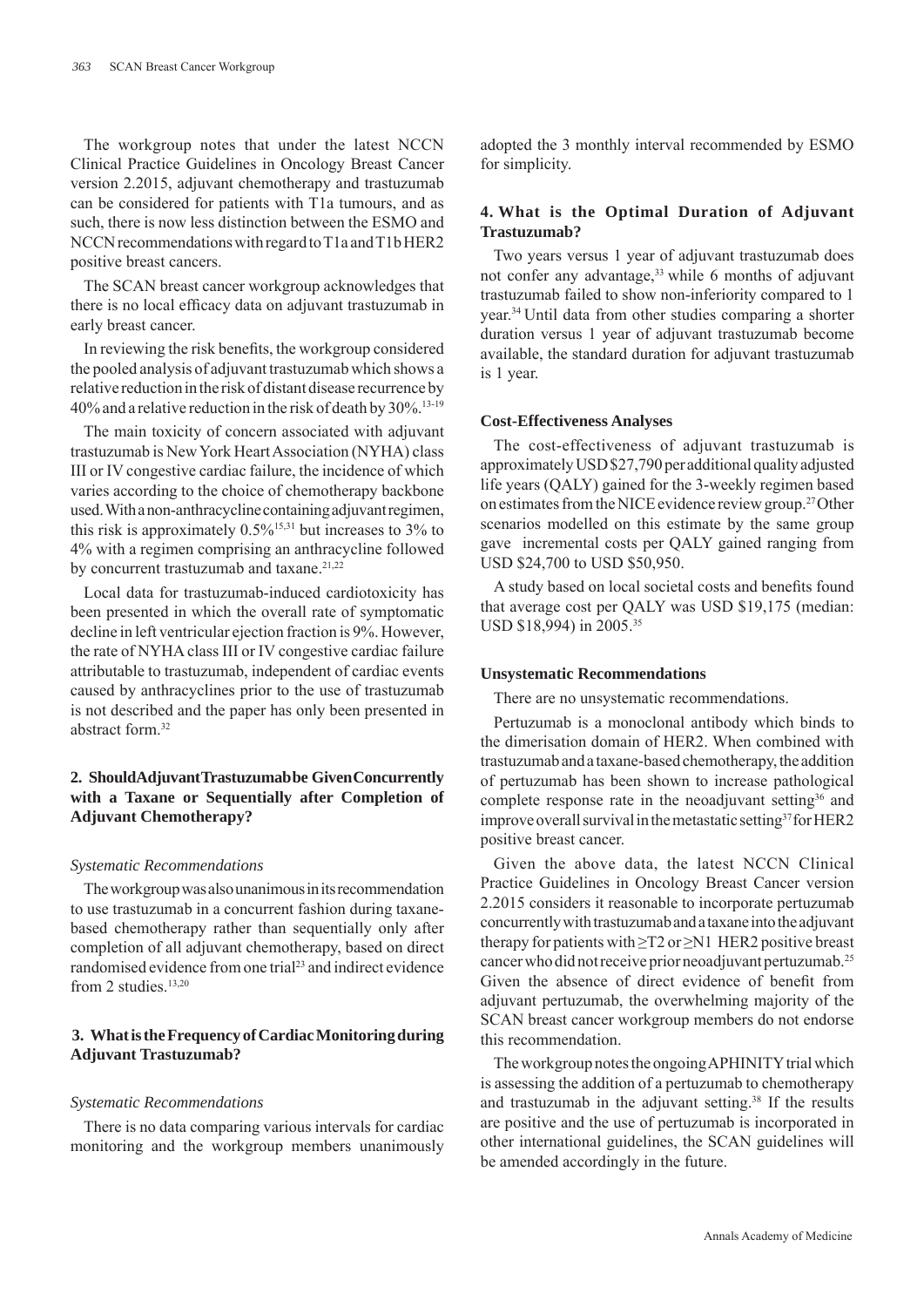Lastly, subcutaneous trastuzumab has been found to be non-inferior to intravenous trastuzumab in terms of efficacy, pharmacokinetic profile and safety.<sup>39</sup> The workgroup will await incorporation of this product in international guidelines before further assessment of its applicability in the local context.

#### *Confl icts of Interest*

*Dr Ang reports receiving advisory board fees from Roche; Dr Dent, receiving advisory board fees from Roche; Dr Khoo, receiving conference support and advisory board fees from Roche; Dr Lee, receiving conference support and lecture fees from Roche and receiving advisory board fees from Roche, Pfi zer, Astra Zeneca and Novartis; Dr Shang, receiving advisory board fees from Roche; Dr Wong, receiving conference support from Roche; Dr Wong, receiving travel grants and advisory board fees from Roche; Dr Yap, receiving conference support and advisory board fees from Roche; Dr Lim, Dr Ng, Dr Shih and Dr Tan have nothing to disclose.*

#### *Workgroup Members*

*The Members of the SCAN Breast Cancer Workgroup are Section Lead and Workgroup Chairperson: Nan Soon Wong, MBBS (S'pore), MRCP (UK), FAMS (Med Onc), Oncocare Cancer Centre, Singapore; Workgroup Members (Voting): Peter Ang, MBBS (S'pore), MRCP (UK), FAMS (Med Onc), Oncocare Cancer Centre, Singapore; Rebecca Dent, MSc (Canada), MD (Canada), FRCP (Canada), Department of Medical Oncology, National Cancer Centre Singapore, Singapore; Soo Chin Lee, MBBS, MRCP (UK), FAMS, Department of Haematology-Oncology, National University Cancer Institute, Singapore, Singapore; Siew Eng Lim, MB BCh BAO, ABIM (Int Med), ABIM (Med Oncology), Department of Haematology-Oncology, National University Cancer Institute, Singapore, Singapore; Kei Siong Khoo, MBBS (S'pore), FRCP (Edin), FAMS (Med Onc), Parkway Cancer Centre, Singapore; Raymond Ng, MB ChB (Otago), FRACP (NZ), MPH (NUS), Department of Medical Oncology, National Cancer Centre Singapore, Singapore; Vivianne Shih, Pharm D, BCOP, Department of Pharmacy, National Cancer Centre Singapore, Singapore; Sing Huang Tan, MBBS (S'pore), MRCP, FAMS, Department of Haematology-Oncology, National University Cancer Institute, Singapore, Singapore; Karmen Wong, MBBS (Adelaide), MRCP (UK), FAMS (Singapore), Karmen Wong Medical Oncology, Singapore; Yoon Sim Yap, MBBS (Adelaide), FRACP (Med Onc), Department of Medical Oncology, National Cancer Centre Singapore, Singapore; Yeap Shang, MBBS, FRACP, Novena Cancer Centre, Singapore.*

#### *Reviewers*

*Invited reviewers were Ian F Tannock, MD, PhD, DSc, Princess Margaret Cancer Centre, University of Toronto, Canada; Gilberto Lopes, MD, MBA, Oncoclinicas Group, Brazil; Fatima Cardoso, MD, Breast Unit, Champalimaud Clinical Center, Portugal.*

#### REFERENCES

1. Singapore Cancer Registry Interim Annual Registry report. Trends in Cancer Incidence in Singapore 2008-2012. Health Promotion Board Singapore. National Registry of Diseases Office (NRDO).

- 2. Wong FY, Chin FK, Lee KA, Soong YL, Chua ET. Hormone receptors and HER-2 status as surrogates for breast cancer molecular subtypes prognosticate for disease control in node negative Asian patients treated with breast conservation therapy. Ann Acad Med Singapore 2011;40:90-6.
- 3. Yap YS, Lo SK, Ng RCH, Dent R, Ramya G, Chen WJJ, et al. Ethnic differences in breast cancer molecular subtypes and survival outcomes in a multi-ethnic Singaporean population. Cancer Res 2011;71(24 Suppl):Abstract P2-14-07.
- 4. Press MF, Bernstein L, Thomas PA, Meisner LF, Zhou JY, Ma Y, et al. HER-2/neu gene amplification characterized by fluorescence in situ hybridization: poor prognosis in node-negative breast carcinomas. J Clin Oncol 1997;15:2894-904.
- 5. Joensuu H, Isola J, Lundin M, Salminen T, Holli K, Kataja V, et al. Amplification of erbB2 and erbB2 expression are superior to estrogen receptor status as risk factors for distant recurrence in pT1N0M0 breast cancer: a nationwide population-based study. Clin Cancer Res 2003;9:923- 30.
- 6. Chia S, Norris B, Speers C, Cheang M, Gilks B, Gown AM, et al. Human epidermal growth factor receptor 2 overexpression as a prognostic factor in a large tissue microarray series of node-negative breast cancers. J Clin Oncol 2008;26:5697-704.
- 7. Curigliano G, Viale G, Bagnardi V, Fumagalli L, Locatelli M, Rotmensz N, et al. Clinical relevance of HER2 overexpression/amplification in patients with small tumor size and node-negative breast cancer. J Clin Oncol 2009;27:5693-9.
- 8. Gonzalez-Angulo AM, Litton JK, Broglio KR, Meric-Bernstam F, Rakkhit R, Cardoso F, et al. High risk of recurrence for patients with breast cancer who have human epidermal growth factor receptor 2-positive, node-negative tumors 1 cm or smaller. J Clin Oncol 2009;27:5700-6.
- 9. Vaz-Luis I, Ottesen RA, Hughes ME, Mamet R, Burstein HJ, Edge SB, et al. Outcomes by tumor subtype and treatment pattern in women with small, node-negative breast cancer: a multi-institutional study. J Clin Oncol 2014;32:2142-50.
- 10. Fehrenbacher L, Capra AM, Quesenberry CP Jr, Fulton R, Shiraz P, Habel LA. Distant invasive breast cancer recurrence risk in human epidermal growth factor receptor 2-positive T1a and T1b node-negative localized breast cancer diagnosed from 2000 to 2006: a cohort from an integrated health care delivery system. J Clin Oncol 2014;32:2151-8.
- 11. Wolff AC, Hammond ME, Schwartz JN, Hagerty KL, Allred DC, Cote RJ, et al. American Society of Clinical Oncology/College of American Pathologists guideline recommendations for human epidermal growth factor receptor 2 testing in breast cancer. J Clin Oncol 2007;25:118-45.
- 12. Di Leo A, Gomez HL, Aziz Z, Zvirbule Z, Bines J, Arbushites MC, et al. Phase III, double-blind, randomized study comparing lapatinib plus paclitaxel with placebo plus paclitaxel as first-line treatment for metastatic breast cancer. J Clin Oncol 2008;26:5544-52.
- 13. Piccart-Gebhart MJ, Procter M, Leyland-Jones B, Goldhirsch A, Untch M, Smith I, et al. Trastuzumab after adjuvant chemotherapy in HER2 positive breast cancer. N Engl J Med 2005;353:1659-72.
- 14. Romond EH, Perez EA, Bryant J, Suman VJ, Geyer CE Jr, Davidson NE, et al. Trastuzumab plus adjuvant chemotherapy for operable HER2 positive breast cancer. N Engl J Med 2005;353:1673-84.
- 15. Slamon D, Eiermann W, Robert N, Pienkowski T, Martin M, Press M, et al. Adjuvant trastuzumab in HER2-positive breast cancer. N Engl J Med 2011;365:1273-83.
- 16. Joensuu H, Kellokumpu-Lehtinen PL, Bono P, Alanko T, Kataja V, Asola R, et al. Adjuvant docetaxel or vinorelbine with or without trastuzumab for breast cancer. N Engl J Med 2006;354:809-20.
- 17. Gianni L, Eiermann W, Semiglazov V, Manikhas A, Lluch A, Tjulandin S, et al. Neoadjuvant chemotherapy with trastuzumab followed by adjuvant trastuzumab versus neoadjuvant chemotherapy alone, in patients with HER2-positive locally advanced breast cancer (the NOAH trial): a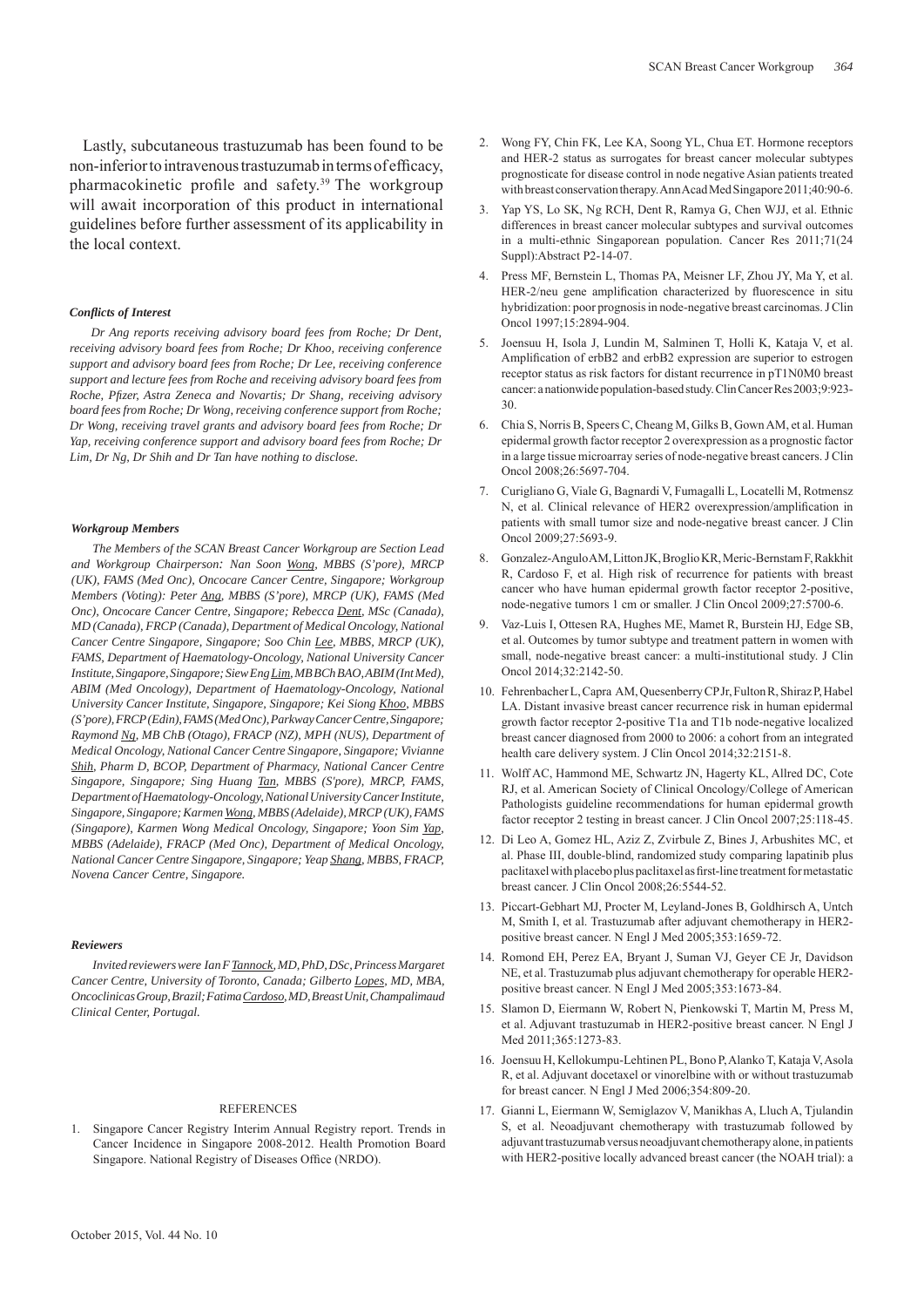randomised controlled superiority trial with a parallel HER2-negative cohort. Lancet 2010;375:377-84.

- 18. Dahabreh IJ, Linardou H, Siannis F, Fountzilas G, Murray S. Trastuzumab in the adjuvant treatment of early-stage breast cancer: a systematic review and meta-analysis of randomized controlled trials. Oncologist 2008;13:620-30.
- 19. Moja L, Tagliabue L, Balduzzi S, Parmelli E, Pistotti V, Guarneri V, et al. Trastuzumab containing regimens for early breast cancer. Cochrane Database Syst Rev 2012;4:CD006243.
- 20. Spielmann M, Roché H, Delozier T, Canon JL, Romieu G, Bourgeois H, et al. Trastuzumab for patients with axillary-node-positive breast cancer: results of the FNCLCC-PACS 04 trial. J Clin Oncol 2009;27:6129-34.
- 21. Perez EA, Suman VJ, Davidson NE, Sledge GW, Kaufman PA, Hudis CA, et al. Cardiac safety analysis of doxorubicin and cyclophosphamide followed by paclitaxel with or without trastuzumab in the North Central Cancer Treatment Group N9831 adjuvant breast cancer trial. J Clin Oncol 2008;26:1231-8.
- 22. Tan-Chiu E, Yothers G, Romond E, Geyer CE Jr, Ewer M, Keefe D, et al. Assessment of cardiac dysfunction in a randomized trial comparing doxorubicin and cyclophosphamide followed by paclitaxel, with or without trastuzumab as adjuvant therapy in node-positive, human epidermal growth factor receptor 2-overexpressing breast cancer: NSABP B-31. J Clin Oncol 2005;23:7811-9.
- 23. Perez EA, Suman VJ, Davidson NE, Gralow JR, Kaufman PA, Visscher DW, et al. Sequential versus concurrent trastuzumab in adjuvant chemotherapy for breast cancer. J Clin Oncol 2011;29:4491-7.
- 24. Fervers B, Burgers JS, Haugh MC, Latreille J, Mlika-Cabanne N, Paquet L, et al. Adaptation of clinical guidelines: literature review and proposition for a framework and procedure. Int J Qual Health Care 2006;18:167-76.
- 25. National Comprehensive Cancer Network. Guidelines for breast cancer. Version 2.2015. Available at: www.nccn.org/professionals/physician\_gls/ pdf/breast.pdf. Accessed on 14 May 2015.
- 26. National Institute for Health and Care Excellence. Early and Locally Advanced Breast Cancer: Diagnosis and Treatment (CG80). Available at: www.nice.org.uk/Guidance/CG80. Accessed on 10 April 2014.
- 27. National Institute for Health and Care Excellence. Trastuzumab as Adjuvant Treatment for Early Stage HER2 Positive Breast Cancer. NICE Technology Appraisal Guidance 107. Available at: www.nice.org.uk/ Guidance/TA107. Accessed on 10 April 2014.
- 28. Senkus E, Kyriakides S, Penault-Llorca F, Poortmans P, Thompson A, Zackrisson S, et al. Primary breast cancer: ESMO Clinical Practice Guidelines for diagnosis, treatment and follow-up. Ann Oncol 2013;24 Suppl 6:vi7-23.
- 29. Cancer Care Ontario. The role of trastuzumab in adjuvant and neoadjuvant

therapy in women with HER2 overexpressing breast cancer evidence based series 1-24 version 2. September 2011 update. Available at: www. cancercare.on.ca/common/pages/UserFile.aspx?fileId=13890.Accessed on 10 April 2014.

- 30. Scottish Intercollegiate Guidelines Network. Treatment of Primary Breast Cancer SIGN 134. Available at: www.sign.ac.uk/pdf/SIGN134. pdf. Accessed on 10 April 2014.
- 31. Jones SE, Collea R, Paul D, Sedlacek S, Favret AM, Gore I Jr, et al. Adjuvant docetaxel and cyclophosphamide plus trastuzumab in patients with HER2-amplified early stage breast cancer: a single-group, openlabel, phase 2 study. Lancet Oncol 2013;14:1121-8.
- 32. Shih V, Chan A, Sim MH, Teo C, Chen W, Wong ZW. Cardiotoxicity risks of adjuvant trastuzumab in asian breast cancer patients. J Clin Oncol 2009 suppl;27:15s abstr 561.
- 33. Goldhirsch A, Gelber RD, Piccart-Gebhart MJ, de Azambuja E, Procter M, Suter TM, et al. 2 years versus 1 year of adjuvant trastuzumab for HER2-positive breast cancer (HERA): an open-label, randomised controlled trial. Lancet 2013;382:1021-8.
- 34. Pivot X, Romieu G, Debled M, Pierga JY, Kerbrat P, Bachelot T, et al. 6 months versus 12 months of adjuvant trastuzumab for patients with HER2-positive early breast cancer (PHARE): a randomised phase 3 trial. Lancet Oncol 2013;14:741-8.
- 35. de Lima Lopes G Jr. Societal costs and benefits of treatment with trastuzumab in patients with early HER2neu-overexpressing breast cancer in Singapore. BMC Cancer 2011;11:178.
- 36. Gianni L, Pienkowski T, Im YH, Roman L, Tseng LM, Liu MC, et al. Efficacy and safety of neoadjuvant pertuzumab and trastuzumab in women with locally advanced, inflammatory, or early HER2-positive breast cancer (NeoSphere): a randomised multicentre, open-label, phase 2 trial. Lancet Oncol 2012;13:25-32.
- 37. Swain SM, Baselga J, Kim SB, Ro J, Semiglazov V, Campone M, et al. Pertuzumab, trastuzumab, and docetaxel in HER2-positive metastatic breast cancer. N Engl J Med 2015;372:724-34.
- 38. ClinicalTrials.gov. A Study of Pertuzumab in Addition to Chemotherapy and Herceptin (Trastuzumab) as Adjuvant Therapy in Patients With HER2- Positive Primary Breast Cancer Clinical trial identifier: NCT01358877. Available at: www.clinicaltrials.gov/show/NCT01358877. Accessed on 10 April 2014.
- 39. Ismael G, Hegg R, Muehlbauer S, Heinzmann D, Lum B, Kim SB, et al. Subcutaneous versus intravenous administration of (neo)adjuvant trastuzumab in patients with HER2-positive, clinical stage I-III breast cancer (HannaH study): a phase 3, open-label, multicentre, randomised trial. Lancet Oncol 2012;13:869-78.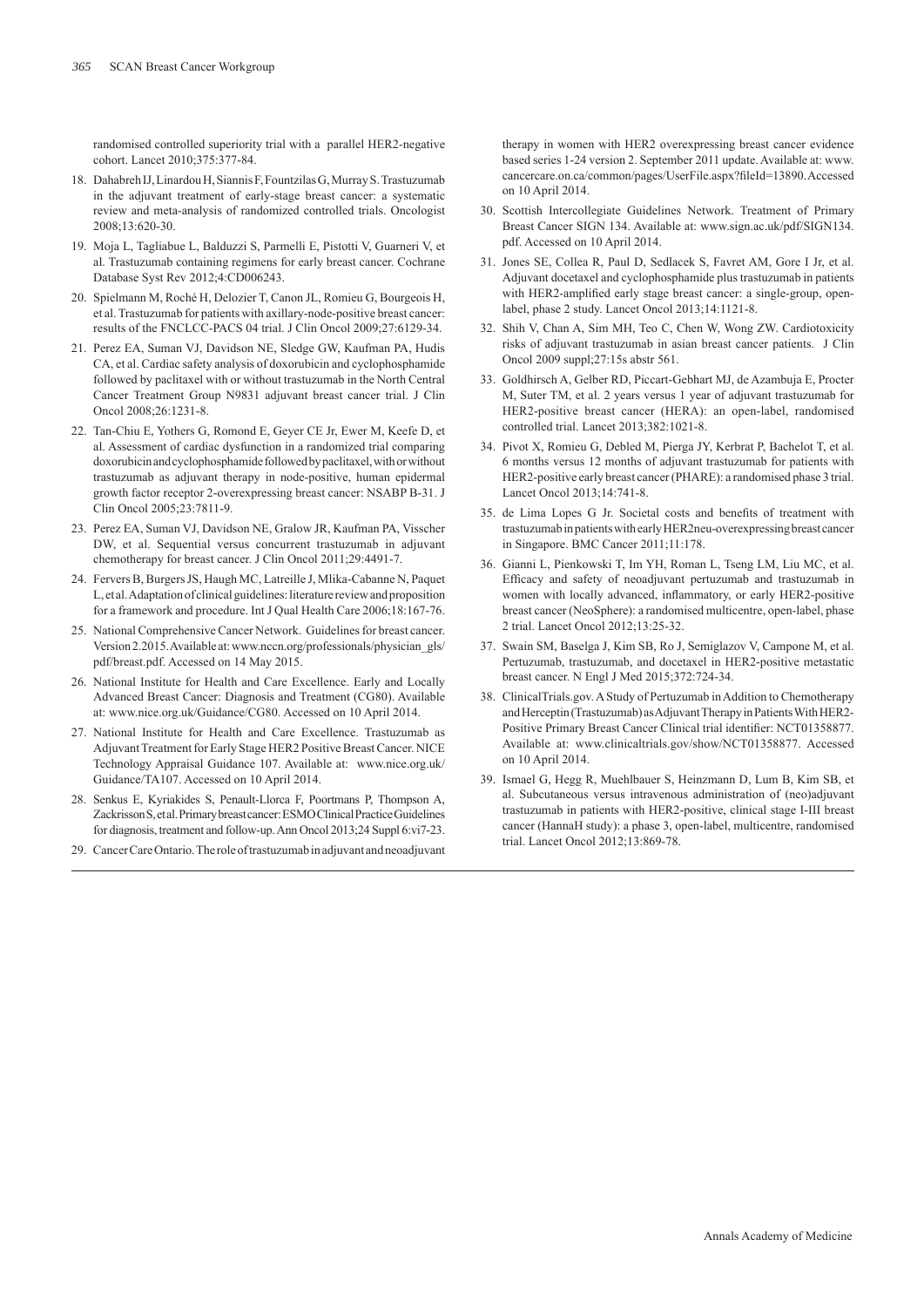| <b>Guideline Title</b>                                 | Cancer Version 2.2015<br>Practice Guidelines<br>in Oncology Breast<br><b>NCCN</b> Clinical                                                                                 | and<br><b>NICE</b> Trastuzumab as<br><b>Positive Breast Cancer</b><br>for Early Stage HER2<br><b>Adjuvant Treatment</b><br>Appraisal Guidance<br>(NICE Technology<br>Locally Advanced<br>NICE Early and<br><b>Breast Cancer:</b><br>Diagnosis and<br>Treatment (CG80)<br>107                                                                                                                                                                               | <b>Breast Cancer: ESMO</b><br>Diagnosis, Treatment<br><b>Clinical Practice</b><br>and Follow-up<br><b>Guidelines for</b>                                                                                                                                                            | <b>Overexpressing Breast</b><br>Neoadjuvant Therapy<br>in Women with HER2<br>Version 2 In Review<br>Based Series 1-24<br>Cancer Evidence-<br>Trastuzumab in<br>Adjuvant and<br>The Role of                                                                                                                                                                                           | <b>Treatment of Primary</b><br><b>Breast Cancer</b><br><b>SIGN134</b>                                                                                                                                                                                                                                                                                                                                                        | Recommendations<br><b>SCAN Systematic</b>                                                                                                                                                                                                                                                                                                                                                                                                                    | <b>SCAN Unsystematic</b><br>Recommendations                                                                                                                                                                                                                                                                                                                                                                |
|--------------------------------------------------------|----------------------------------------------------------------------------------------------------------------------------------------------------------------------------|------------------------------------------------------------------------------------------------------------------------------------------------------------------------------------------------------------------------------------------------------------------------------------------------------------------------------------------------------------------------------------------------------------------------------------------------------------|-------------------------------------------------------------------------------------------------------------------------------------------------------------------------------------------------------------------------------------------------------------------------------------|--------------------------------------------------------------------------------------------------------------------------------------------------------------------------------------------------------------------------------------------------------------------------------------------------------------------------------------------------------------------------------------|------------------------------------------------------------------------------------------------------------------------------------------------------------------------------------------------------------------------------------------------------------------------------------------------------------------------------------------------------------------------------------------------------------------------------|--------------------------------------------------------------------------------------------------------------------------------------------------------------------------------------------------------------------------------------------------------------------------------------------------------------------------------------------------------------------------------------------------------------------------------------------------------------|------------------------------------------------------------------------------------------------------------------------------------------------------------------------------------------------------------------------------------------------------------------------------------------------------------------------------------------------------------------------------------------------------------|
| Date Released                                          | 6 March 2014                                                                                                                                                               | February 2009,<br>June 2007                                                                                                                                                                                                                                                                                                                                                                                                                                | 22 August 2013                                                                                                                                                                                                                                                                      | 15 September 2011                                                                                                                                                                                                                                                                                                                                                                    | 1 September 2013                                                                                                                                                                                                                                                                                                                                                                                                             | March 2014                                                                                                                                                                                                                                                                                                                                                                                                                                                   | March 2014                                                                                                                                                                                                                                                                                                                                                                                                 |
| Developer<br>Guideline                                 | Network (NCCN),<br>National Cancer<br>Comprehensive<br><b>United States</b>                                                                                                | National Institute of<br>Health and Clinical<br>Excellence (NICE),<br>United Kingdom                                                                                                                                                                                                                                                                                                                                                                       | European Society for<br>Medical Oncology<br>(ESMO)                                                                                                                                                                                                                                  | <b>Breast Cancer Disease</b><br>Program in Evidence-<br>Cancer Care Ontario<br>Based Care (PEBC),<br>Site Group (DSG),<br>$\left(\mathrm{CO}\right)$                                                                                                                                                                                                                                 | Scottish Intercollegiate<br><b>Guidelines Network</b><br>(SIGN)                                                                                                                                                                                                                                                                                                                                                              | <b>SCAN Breast Cancer</b><br>Workgroup                                                                                                                                                                                                                                                                                                                                                                                                                       | <b>SCAN Breast Cancer</b><br>Workgroup                                                                                                                                                                                                                                                                                                                                                                     |
| of Guideline<br>Description<br>of Method<br>Validation | accepted approaches to<br>authors regarding their<br>Statement of evidence<br>treatment. Validation<br>and consensus of the<br>method not specified.<br>views of currently | final guideline and issues<br>patient and carer groups<br>its guidance to the NHS.<br>Guideline development<br>formally approves the<br>and technical experts<br>assesses the available<br>final guideline. NICE<br>health professionals,<br>evidence and makes<br>centre produces the<br>After the guideline<br>representatives of<br>recommendations.<br>group finalises the<br>group made up of<br>recommendations,<br>the collaborating<br>development | that seeks the consensus<br>of objectives.Guidelines<br>Group decision-making<br>discussion at consensus<br>Japanese Society of<br>are endorsed by the<br>Recommendations<br>conferences (CCs)<br>Medical Oncology<br>of experts and the<br>developed from<br>fulfillment<br>(JSMO) | Based on comprehensive<br>Ontario clinicians in the<br>Guideline Development<br>Breast Cancer DSG and<br>an interpretation of and<br>on that evidence by the<br>province for whom the<br>recommendations, and<br>an external review by<br>consensus agreement<br>systematic review of<br>the clinical evidence,<br>Group, PEBC, CCO,<br>the resulting clinical<br>topic is relevant. | guideline group addresses<br>multidisciplinary groups<br>every comment made by<br>a systemic review of the<br>evidence. The guideline<br>expert referees and the<br>methodology based on<br>of practising clinicians<br>disagreement with the<br>the external reviewers<br>reviewers' comments.<br>form by independent<br>and must justify any<br>is reviewed in draft<br>using a standard<br>Guidelines are<br>developed by | included under systematic<br>the member belongs to a<br>different specialty or has<br>Recommended changes<br>in dosing of established<br>a significant conflict of<br>guidelines with support<br>abstaining individuals).<br>standard drugs may be<br>recommendations are<br>derived from existing<br>recommended unless<br>members (excluding<br>recommendations.<br>voting workgroup<br>of at least 50% of<br>Abstaining is not<br>Systematic<br>interest. | different specialty or has<br>the member belongs to a<br>a significant conflict of<br>existing guidelines, but<br>represent best practice<br>abstaining individuals.<br>recommended unless<br>by at least two-thirds<br>of voting workgroup<br>Singapore supported<br>are not derived from<br>members, excluding<br>recommendations in<br>recommendations<br>Abstaining is not<br>Unsystematic<br>interest |
| Target Population                                      | HER2 positive early<br>breast cancer                                                                                                                                       | HER2 positive early<br>breast cancer                                                                                                                                                                                                                                                                                                                                                                                                                       | HER2 positive early<br>breast cancer                                                                                                                                                                                                                                                | HER2 positive early<br>breast cancer                                                                                                                                                                                                                                                                                                                                                 | HER2 positive early<br>breast cancer                                                                                                                                                                                                                                                                                                                                                                                         | HER2 positive early<br>breast cancer                                                                                                                                                                                                                                                                                                                                                                                                                         | HER2 positive early<br>breast cancer                                                                                                                                                                                                                                                                                                                                                                       |
| Trastuzumab<br>for Adjuvant<br>Candidates              | S<br>>1 cm: recommended<br>$\leq 0.5$ cm: consider; $\leq 0$ .<br>cm and N1mic or 0.6<br>1 cm N0: consider;                                                                | breast cancer; EF $>55\%$<br>Early HER2 positive                                                                                                                                                                                                                                                                                                                                                                                                           | negative; >1 cm or node<br>especially if ER and PR<br>positive: recommended<br><1 cm: consider                                                                                                                                                                                      | >1 cm or node positive;<br>patients who have<br>received adjuvant<br>chemotherapy                                                                                                                                                                                                                                                                                                    | All patients who have<br>received adjuvant<br>chemotherapy                                                                                                                                                                                                                                                                                                                                                                   | <b>ESMO</b> Guidelines                                                                                                                                                                                                                                                                                                                                                                                                                                       | $\lesssim$                                                                                                                                                                                                                                                                                                                                                                                                 |
|                                                        | NA: Not applicable; NHS: National Health Service                                                                                                                           |                                                                                                                                                                                                                                                                                                                                                                                                                                                            |                                                                                                                                                                                                                                                                                     |                                                                                                                                                                                                                                                                                                                                                                                      |                                                                                                                                                                                                                                                                                                                                                                                                                              |                                                                                                                                                                                                                                                                                                                                                                                                                                                              |                                                                                                                                                                                                                                                                                                                                                                                                            |

October 2015, Vol. 44 No. 10